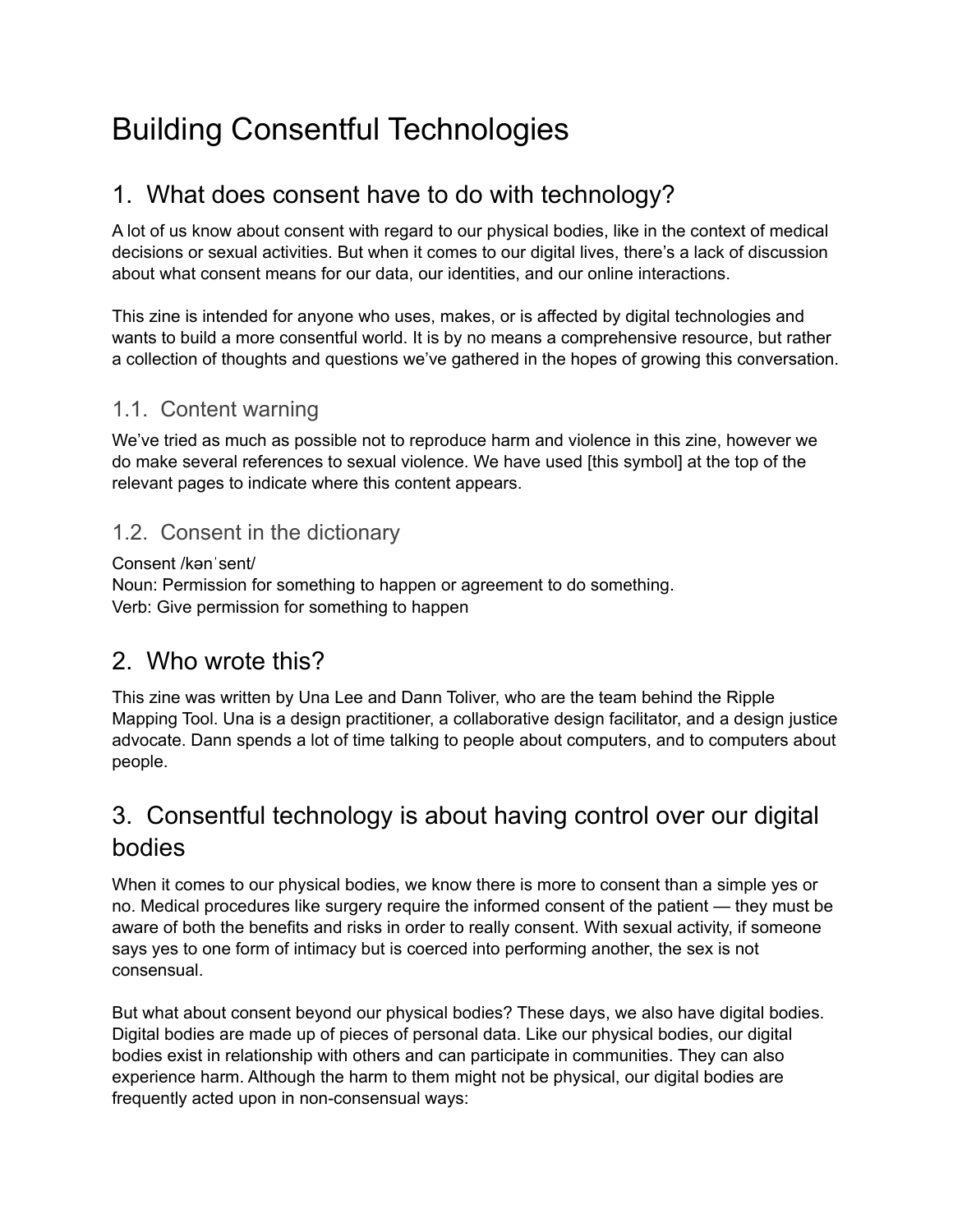- Apps like Uber track our location even when we are not using them
- Unchecked threats of sexual assault in digital spaces like Twitter
- "Doxing" distributing a target's private information, like their social network account passwords
- "Revenge pornography" posting intimate images without the subject's consent
- Private information such as biometric data being shared across government databases, which particularly impacts immigrants, people with disabilities, and the poor.

With our digital bodies, there is also more to consent than a "yes" or "no." As our physical bodies become increasingly interlinked with our digital bodies, harm can't be prevented by trying to avoid technology. And harm can't be justified because someone checked a box that said "I agree to these terms and conditions."

Instead, cases like those on the previous page point to a need for a cultural and technological shift in how we understand digital consent, as well as a political shift in how we advocate for control over our digital bodies. We want to offer up the idea of consentful technologies to help us move toward this. Consentful technologies are applications and spaces in which consent underlies all aspects, from the way they are developed, to how data is stored and accessed, to the way interactions happen between users.

We use consentful instead of "consensual" because the latter implies a singular ask or interaction. Consentful technology is about a holistic and ongoing approach to consent.

### What is a digital body?

Digital bodies are like physical bodies in that they're comprised of smaller bits. Instead of cells and organs, digital bodies have data and metadata.

However unlike a physical body that exists in one place, our digital bodies are scattered throughout the servers that make up the internet. Also unlike physical bodies, our body parts are controlled exclusively by the environment they live in. What would a future look like in which the cells of our digital bodies have more autonomy?

### 3.1. Understanding consent is as easy as FRIES

For the sake of starting with a common but robust definition of consent, we turn to Planned Parenthood's FRIES acronym[.1](#page-1-0)

<span id="page-1-1"></span>● **Freely given.** Doing something with someone is a decision that should be made without pressure, force, manipulation, or while incapacitated. In technology, if an interface is designed to mislead people into doing something they normally wouldn't do, the application is not consentful.

<span id="page-1-0"></span><sup>&</sup>lt;sup>1</sup> Adapted from [Understanding Consent is as Easy as FRIES,](http://plannedparenthood.tumblr.com/post/148506806862/understanding-consent-is-as-easy-as-fries-consent) Planned Parenthood.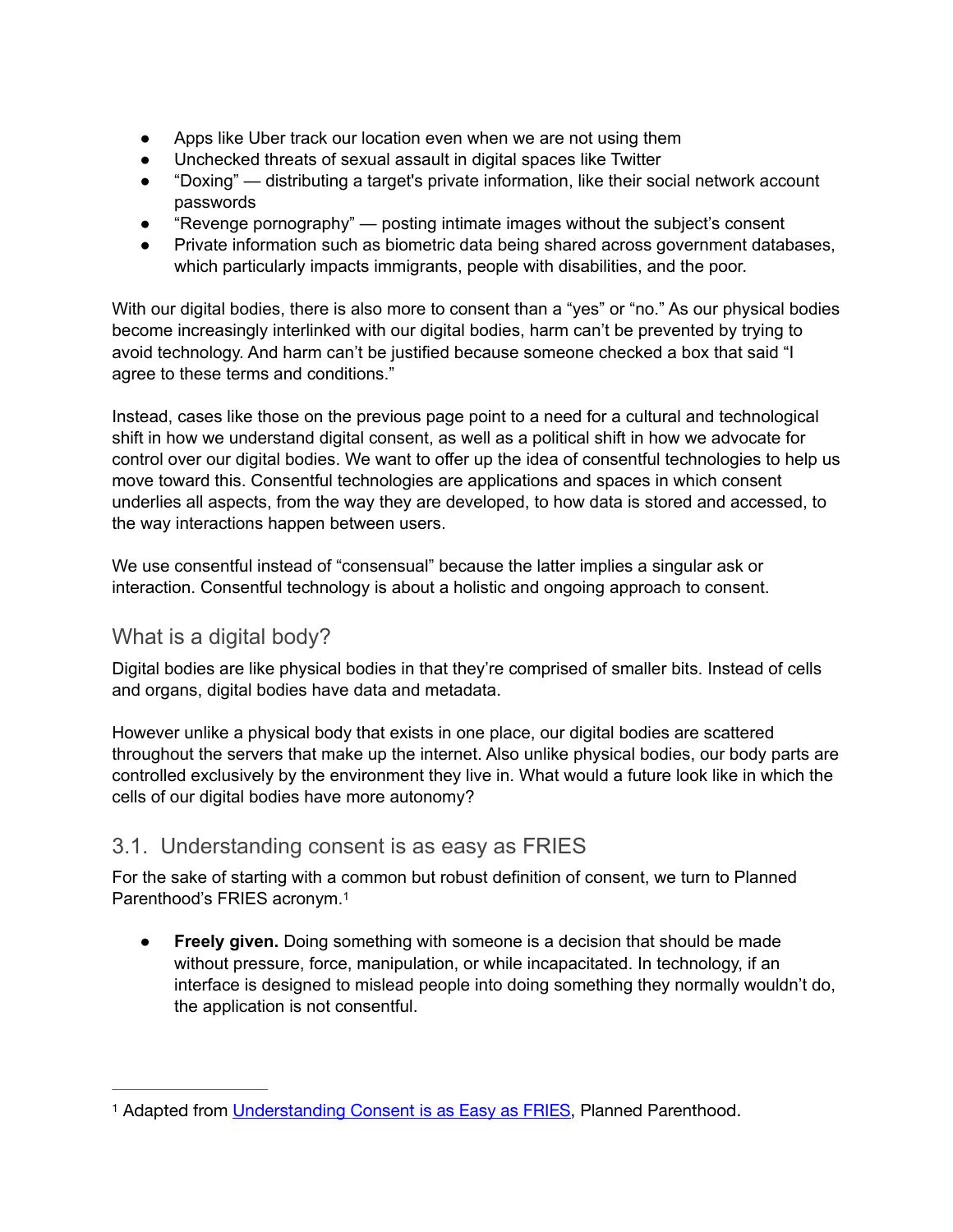- **Reversible.** Anyone can change their mind about what they want to do, at any time. In technology, you should have the right to limit access or entirely remove your data at any time.
- **Informed.** Be honest. For example, if someone says they'll use protection and then they don't, that's not consent. Consentful applications use clear and accessible language to informs users about the risks they present and the data they are storing, rather than burying these important details in e.g., the fine print of terms & conditions.
- **Enthusiastic.** If someone isn't excited, or really into it, that's not consent. If people are giving up their data because they have to in order to access necessary services and not because they want to, that is not consentful.
- **Specific.** Saying yes to one thing doesn't mean they've said yes to others. A consentful app only uses data the user has directly given, not data acquired through other means like scraping or buying, and uses it only in ways the user has consented to.

How might we expand this definition to address the intangible and networked qualities of digital technologies?

# 4. Consent makes technology more just and equitable

Think of a technology you use on a day to day basis. Can it have unjust or inequitable impacts on anyone? Who owns the technology, and who participates in the making of it? In a lot of cases, you'll find that those who might experience harm such as harassment or surveillance are not the owners of the technology. Sometimes there is overlap between those who work on the building of the technology and those who could be harmed, but often there isn't.

There are many ways to make technology more just and equitable, and consent is one important consideration. Non-consentful features and interactions can be minor nuisances for some people, but can be very harmful to others. When Facebook introduced photo tagging, anyone could tag you in a photo, whether or not you were okay with it. For some users, that could lead to embarrassment if the photo wasn't particularly flattering. But for other people, the harm could be much more serious. For trans users, tagging photos from their pre-transition lives without their consent could lead to them being outed, which can have consequences for employment, housing, safety, and more.

<span id="page-2-1"></span>In response to user outcry, Facebook eventually implemented a process by which users can approve tagged photos. However, it required a critical mass of complaints to make this happen. And, Facebook still stores photos that are tagged with your face in its database, which informs its facial recognition algorithms. Whether you consented to being tagged or not, Facebook has a 98% accurate idea of what your face looks like[.2](#page-2-0)

<span id="page-2-0"></span>Facebook's image recognition algorithms can "recognize human faces with 98% accuracy, [2](#page-2-1) even if they [aren't] directly facing the camera...[It can] identify a person in one picture out of 800 million in less than five seconds." 'Inside Facebook's Biggest Artificial Intelligent Project [Ever,](http://fortune.com/facebook-machine-learning/)' Fortune Magazine, April 13, 2016.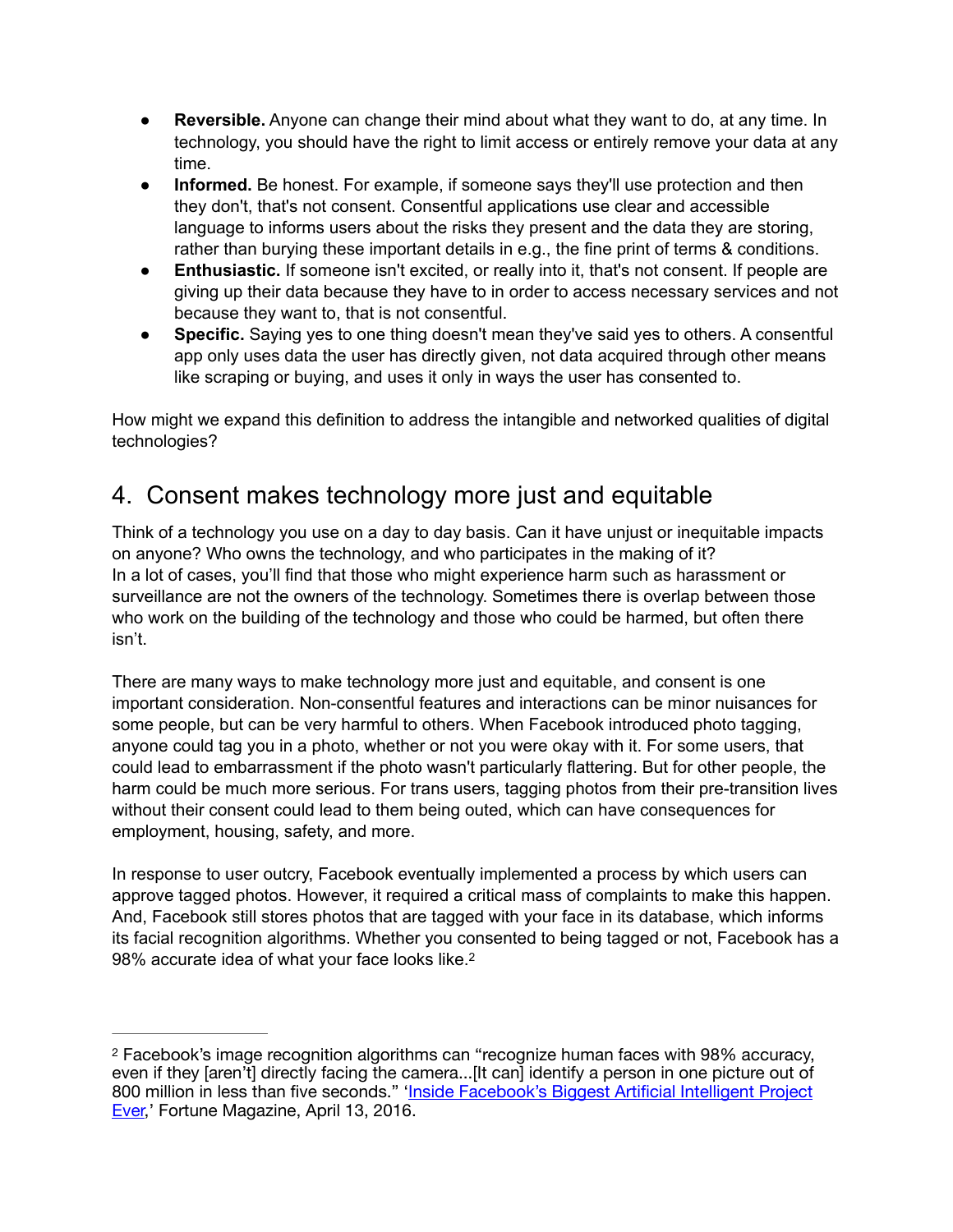Consider the technology you were thinking of earlier. What would it look like if it was built to ensure that everyone had an equitable experience, and some users were not negatively impacted more than others? Who would need to own and build the technology for this to happen?

### Building consentful technologies together

It can be hard for people who aren't developers or investors to imagine how they can be involved in building consentful tech. It can also be challenging for the people involved in making technology to imagine how to center their work around people who are most vulnerable. But we all have important roles to play.

Non-technology folks can contribute to building consentful tech by:

- Holding the platforms we use accountable to how they use our data
- Advocating for consent-focused policy and legislation
- Intervening in development processes through community organizing (petitions, demonstrations, etc.)
- Signing on to platforms that are consentful
- Learning more about code, policies, and legislation

Tech folks can contribute to building consentful tech by:

- Advocating for diverse teams
- Opening up design & development processes to people who those who are vulnerable to harm
- Working towards a culture of consent in our companies and organizations
- Mentoring newcomers, particularly those who are often excluded or marginalized from mainstream tech communities
- Growing our knowledge on concepts like collaborative design processes and intersectionality
- Consistently reviewing our development processes

### 4.1. What this zine builds upon

Our thinking around consentful technology has been shaped by numerous other ideas. This zine builds upon the following concepts and movements:

### 4.1.1. Consent culture

The anti-violence against women movement has given us the concept of consent culture. Consent culture is "a culture in which asking for consent is normalized and condoned in popular culture. It is respecting the person's response even if it isn't the response you had hoped for. We will live in a consent culture when we no longer objectify people and we value them as human beings. Consent culture is believing that you and your partner(s) have the right over your own bodilyautonomies and understanding that each of you know what is best for yourselves."<sup>[3](#page-3-0)</sup> We believe that consentful technology has an important role to play in creating a consent culture.

<span id="page-3-1"></span><span id="page-3-0"></span><sup>&</sup>lt;sup>3</sup> [Only with Consent](https://web.archive.org/web/20170107063438/http://onlywithconsent.org/blog/consent-culture).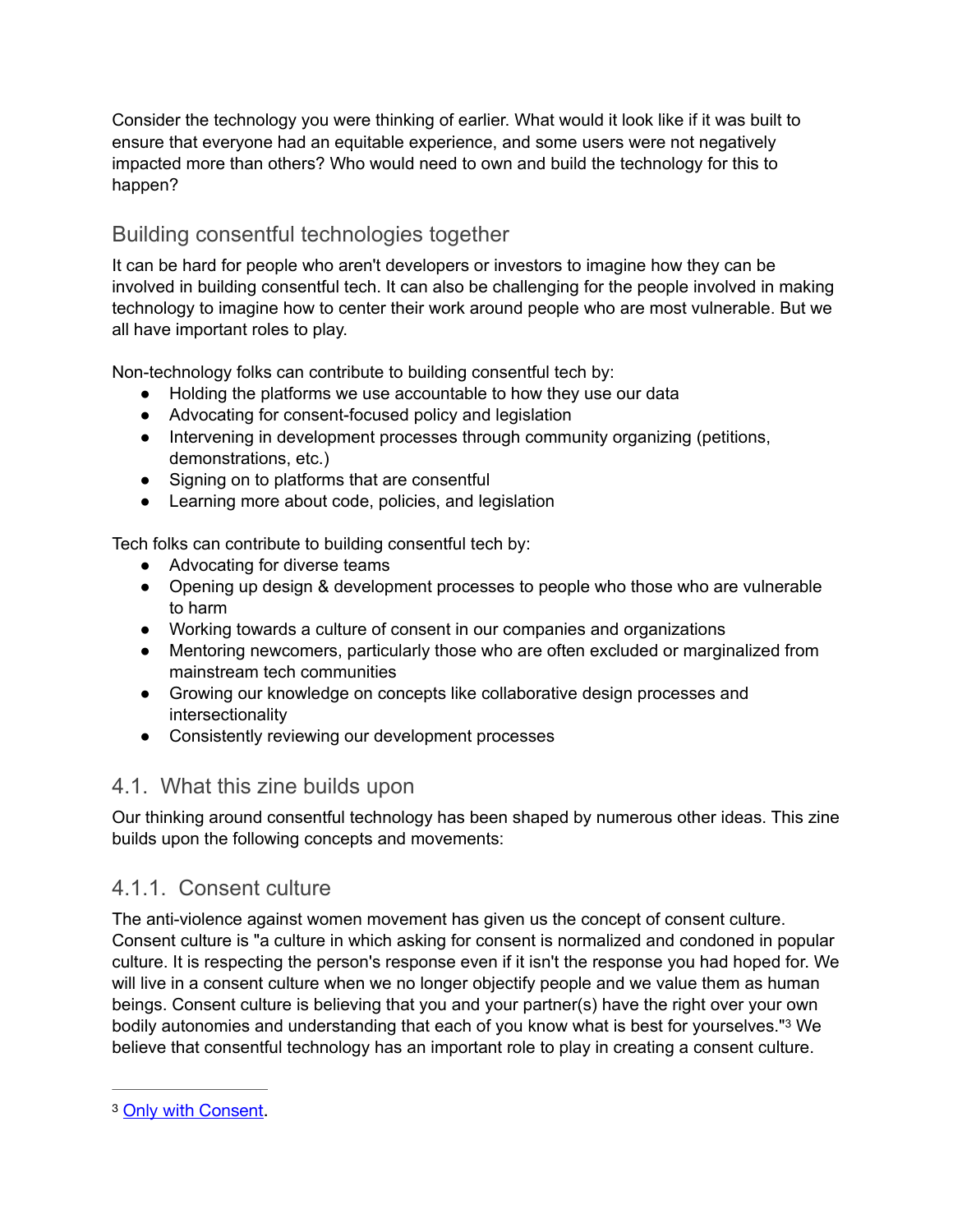#### 4.1.2. Design Justice

<span id="page-4-3"></span>Design justice is an approach to design that is rooted in equity and community. The Design Justice Network is "striving to create design practices that center those who stand to be most adverselyimpacted by design decisions in design processes.<sup>"[4](#page-4-0)</sup> Design processes that are led by and centered around people who can be unjustly impacted by technology are a cornerstone of consentful tech.

### 4.1.3. Digital Justice

<span id="page-4-4"></span>According to the Detroit Digital Justice Coalition, "communication is a fundamental human right. We are securing that right for the digital age by promoting access, participation, common ownership,and healthy communities."<sup>[5](#page-4-1)</sup> Consentful technology is modelled on equitable access, participation in the design process, ownership and control of our digital bodies, and communities based in consenting interactions.

### 4.1.4. Community Technology

<span id="page-4-5"></span>The Detroit Community Technology Project defines community technology as "a method of teaching and learning about technology with the goal of restoring relationships and healing neighborhoods."<sup>6</sup>Consentful technology builds healthy digital communities through consenting interactions and relationships.

## 5. Consent from the ground up

How might the technologies we are most reliant upon look if they were designed with consent at their core? What if, before writing a single line of code, the following questions were asked:

- Are people **Freely** giving us their consent to access and store parts of their digital bodies? Can potentially harmful personal information about a person be displayed or stored without their consent?
- Does our system allow for **Reversible** consent? How easy is it for people to withdraw both their consent and their data?
- How are we fully and clearly **Informing** people about what they're consenting to? Is important information about the risks a user might be exposed to buried in the fine print of the terms & conditions?
- How are we making sure that the consent is **Enthusiastic**? Is there an option not to use this technology, which means that people use it because they prefer to use it? As we've said before, in many places one can only access social service benefits online. Declining to register with these online services is not an option for those who need these benefits most.

<span id="page-4-0"></span><sup>&</sup>lt;sup>4</sup> [Design Justice Network.](https://designjustice.org/)

<span id="page-4-1"></span><sup>&</sup>lt;sup>5</sup> [Detroit Digital Justice Coalition](http://detroitdjc.org/about/story/).

<span id="page-4-2"></span><sup>&</sup>lt;sup>[6](#page-4-5)</sup> Detroit Community Technology Project, Teaching Community Technology Handbook.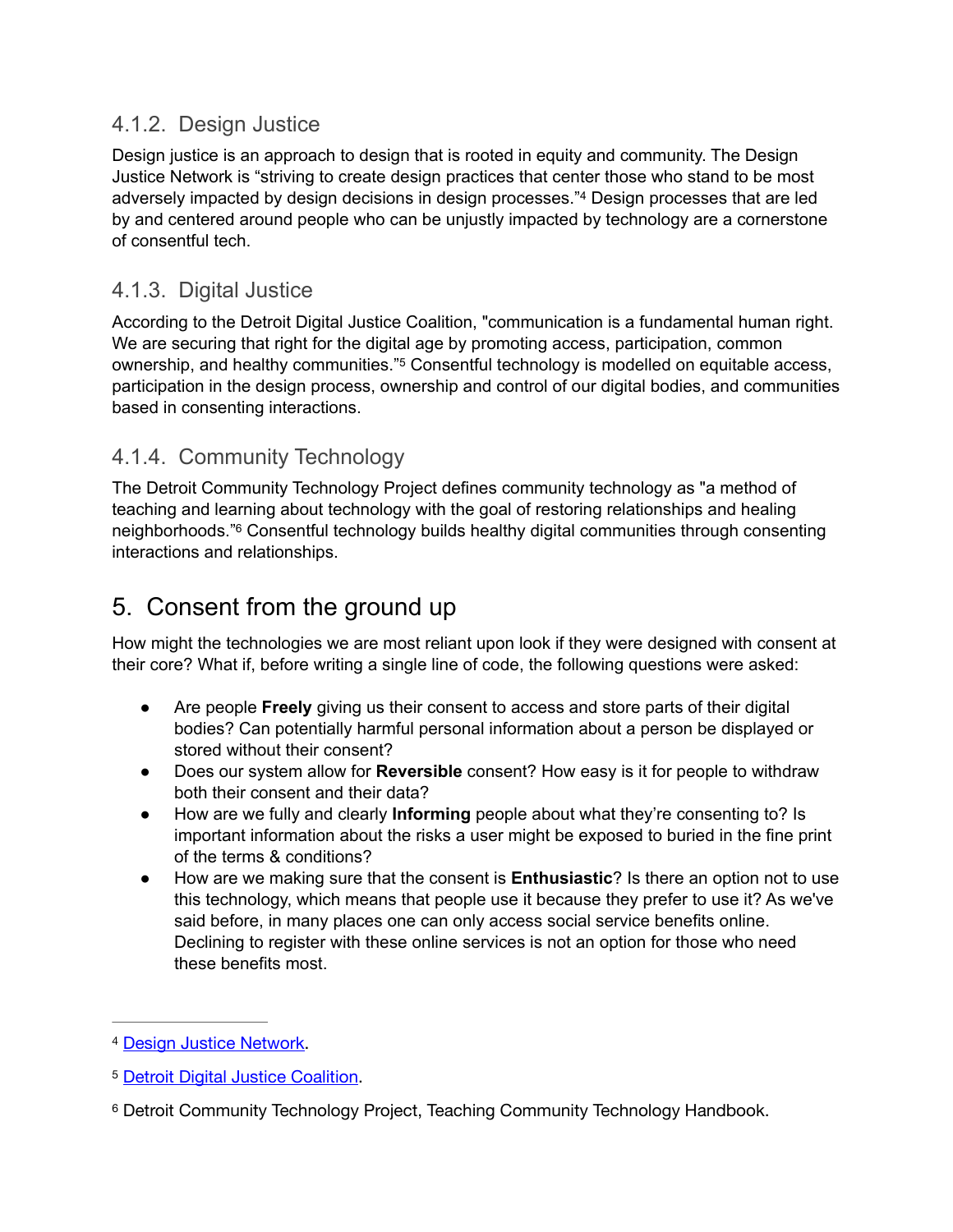Can people consent to **Specific** things in this system and not others? Can people select which aspects of their digital bodies they want to have exposed and have stored?

When technology is built without asking these questions from the beginning then serious harm can happen, and it often takes multiple instances of harm for a patch to be designed. Popular photo and video sharing platforms, for instance, have been used to circulate images of acts of sexual violence, which re-harms people who have experienced violence and perpetuates violence in our culture. It is extremely difficult to delete these images once they have been distributed.

These are obviously not the use cases the developers and owners of these platforms were intending, but they do illustrate the harm that can happen when we fail to design with consent in mind from the ground up, and foreground the concerns of users who could be severely and unjustly impacted.

We can and must do better.

#### 5.1. Dealing with risk

Unlike our physical bodies, a digital body can be in many places at once. It can be at rest in a database, socializing in the cloud, or traveling through the tubes. You should have a good understanding of the risks to your digital body that are involved in its activities, so you can make informed decisions, just like the decisions you make about where to travel, where to stay, and how to get there with your physical body.

Historically speaking, technology providers have done a poor job of acknowledging those risks. We see this in data breaches, where intimate details of digital bodies (passwords, credit card information, medical information, private photos etc) are exposed publicly or sold to the highest bidder. We also see it in cases where companies make use of your digital body in ways you didn't intend, and whether that's malicious (using your profile pic to advertise dating services) or seemingly benign (adding a new feature that exposes you to additional risk) it is still an act taken upon part of your digital body without your consent.

We can do better. By designing the system so certain things are impossible, we lower the trust barrier for that system. For example, your personal information could be stored encrypted, with the decryption keys residing only on your own devices. The application sends data and code to your device, and your consent is requested for each operation.

If we can't make it safer then we can acknowledge the remaining risks and educate users about them. Let's build industry standards for reporting risks at rest, in transit and during processing. Additional standards for functionality-based risk would help too. This is a big problem: it requires software developers, industry groups, advocates and users all working together, and it starts by having this conversation. Let's talk about how risky it currently is to use software, and how we can make it safer and more accessible for everyone.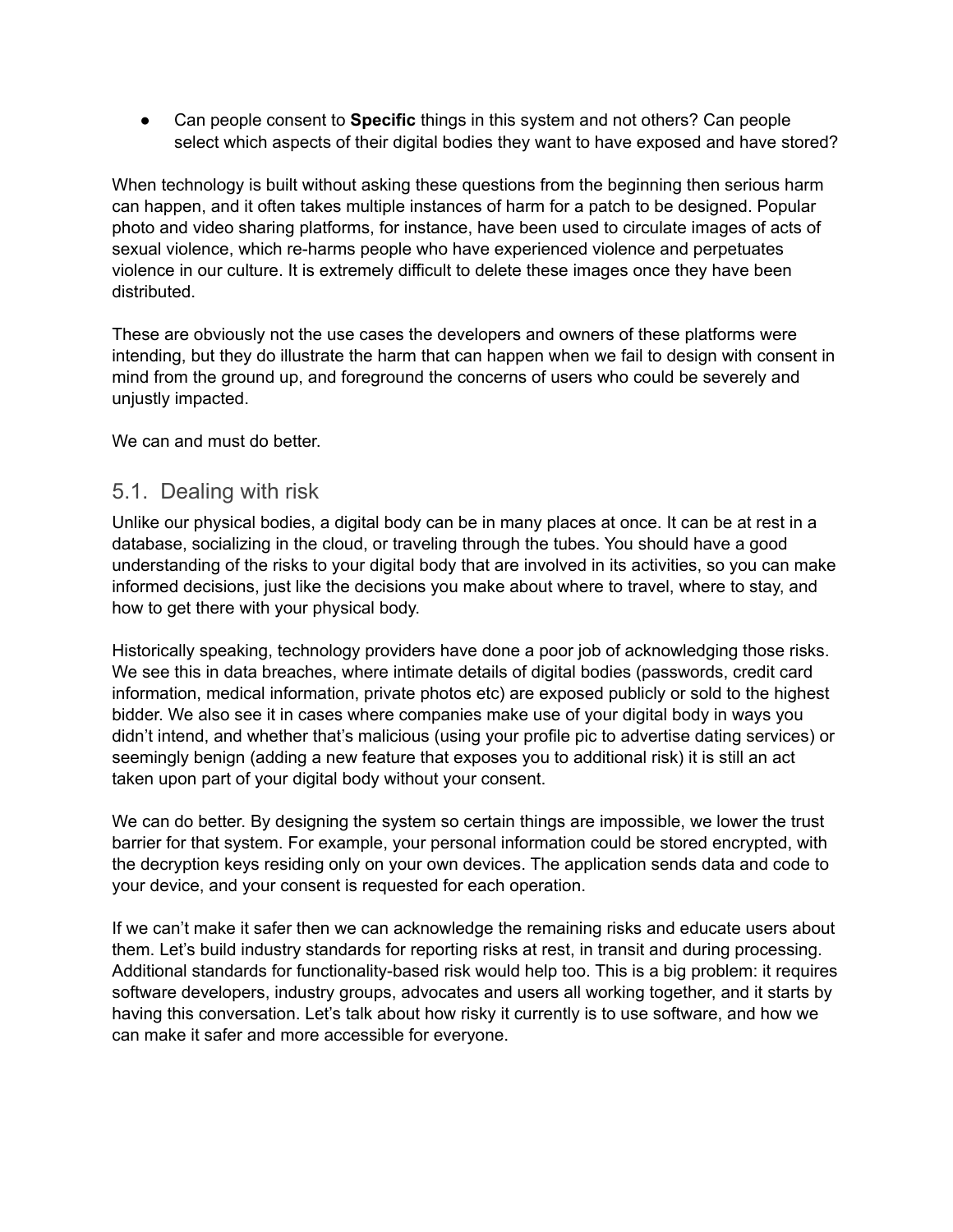### 5.2. Ideas for technical mechanisms

<span id="page-6-3"></span>A technique called **differential privacy**<sup>[7](#page-6-0)</sup> provides a way to measure the likelihood of negative impact and also a way to introduce plausible deniability, which in many cases can dramatically reduce risk exposure for sensitive data.

<span id="page-6-4"></span>Modern **encryption techniques** allow a user's information to be fully encrypted on their device, but using it becomes unwieldy. Balancing the levels of encryption is challenging, but can create strong safety guarantees. **Homomorphic encryption**<sup>[8](#page-6-1)</sup> can allow certain types of processing or aggregation to happen without needing to decrypt the data.

Creating **falsifiable security claims** allows independent analysts to validate those claims, and invalidate them when they are compromised. For example, by using subresource integrity to lock the code on a web page, the browser will refuse to load any compromised code. By then publishing the code's hash in an immutable location, any compromise of the page is detectable easily (and automatically, with a service worker or external monitor).

<span id="page-6-5"></span>Taken to their logical conclusion these techniques suggest building our applications in a more **decentralized** way, which not only provides a higher bar for security, but also helps with scaling: if everyone is sharing some of the processing, the servers can do less work. In this model your digital body is no longer spread throughout servers on the internet; instead the applications come to you and you directly control how they interact with your data.

## 6. Consent is an ongoing process

The process of asking for consent does not stop at the first yes. Saying yes to an interaction once — whether it's a hug or linking your user account with your Facebook profile — should not imply that the consent was provided for an indefinite period of time.

Platforms like Google are incorporating periodic check-ins with users about what they've consented to, which is a good start. But Google's account holders aren't the only ones impacted by non-consent on their platform: for example, anyone who has their name and email address added to an open Google Sheet has potential exposure.

This is because many of the technologies we rely on only require the consent of a user to the system, or of users to each other. What about people who are impacted who are not users? We have found that asking people directly, as one would in a physical interaction, is a strong practice. How might your experience of the Internet shift if people who had access to your digital body, whether in the form of photos or contact information, were to check in with you from time to time about it? What technologies would we need to build to help us manage ongoing and direct consent processes?

<span id="page-6-0"></span><sup>&</sup>lt;sup>7</sup> [The Algorithmic Foundations of Di](https://www.cis.upenn.edu/~aaroth/Papers/privacybook.pdf)fferential Privacy (2014), Cynthia Dwork and Aaron Roth.

<span id="page-6-1"></span><sup>&</sup>lt;sup>8</sup> [A Fully Homomorphic Encryption Scheme \(2009\),](https://crypto.stanford.edu/craig/craig-thesis.pdf) Craig Gentry.

<span id="page-6-2"></span><sup>&</sup>lt;sup>9</sup> [Scuttlebot.](https://scuttlebot.io/)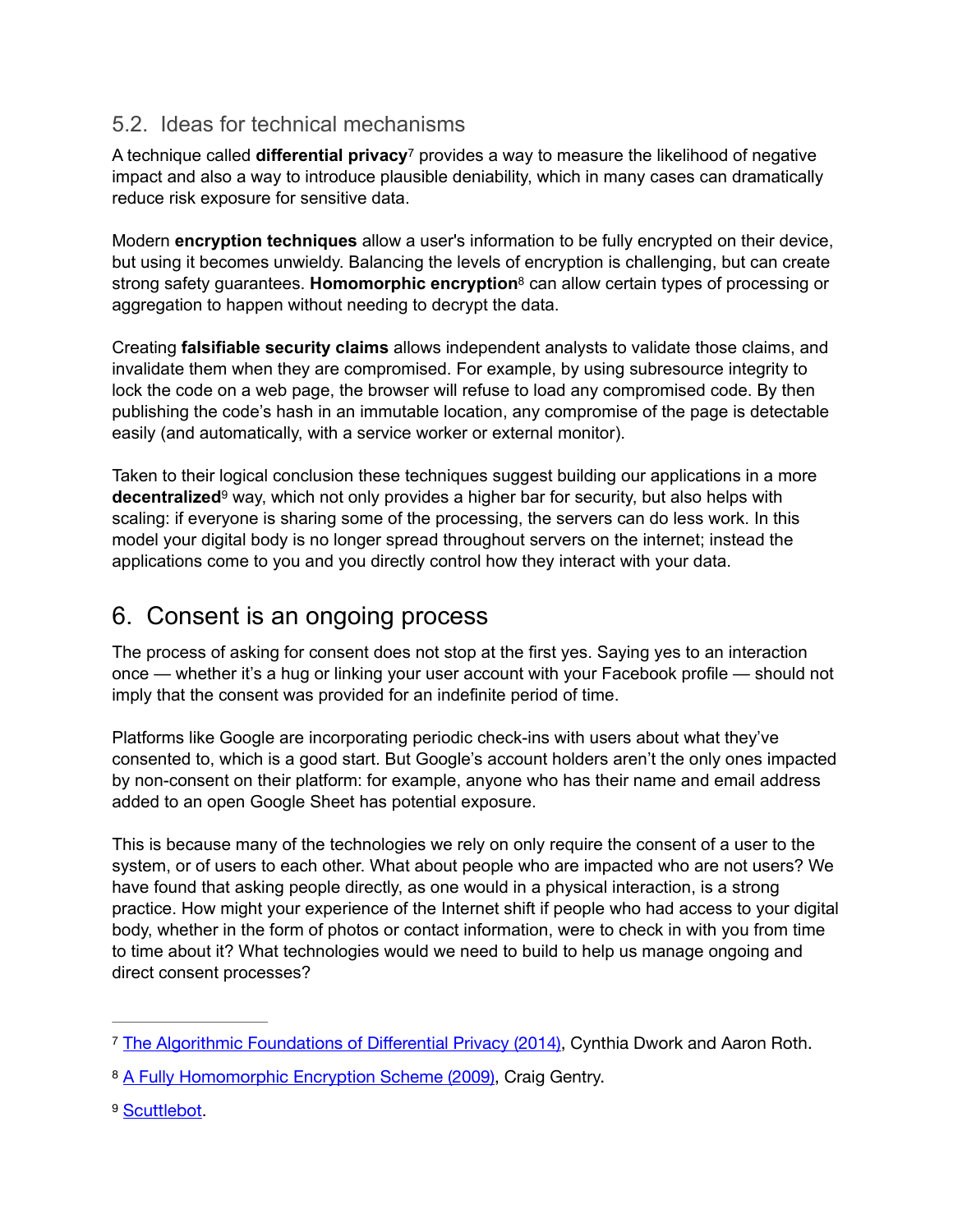Pullquote: "Is it cool if I Snapchat this video of you dancing with that hot dog?"

#### 6.1. An equitable iteration process

"Fail faster" is a maxim of application developers these days. It means putting something out into the world quickly and responding to user feedback in future iterations. This is a great way to optimize the value of your application to your users, by starting with something simple and experimenting until you get the right features.

Unfortunately while this process can increase positive impacts, it does nothing to diminish negatives impacts. The fail faster approach experiments not only with features but also with the lives of people using those features. Consider the release of the Alexa app for Amazon Echo, which did not allow for blocking calls or texts. This raises immediate red flags for anyone who has been doxxed or stalked, and may have directly lead to harm for Alexa users.

It isn't enough to iterate features in response to harm -- we must also iterate the process that lead to those features being released. What would that process look like if it was centered around the privacy and security of survivors of violence? Of people from communities that are regularly subject to state surveillance?

## 7. Consentful technology relies on community and accountability

We have talked a lot about what we can do to build more consentful technologies. But implementing these measures can't guarantee that non-consensual actions will not happen. This is why community and accountability are critical in addressing harm.

### Digital communities

More and more, our digital bodies exist in digital networks and communities. Whenever there are multiple relationships between people, a type of community or network is created. One type is formed when people sign up for a service — as users, they are now in relationship with whoever owns and works on the technology. Another type of community is created when users interact with each other. Digital communities can overlap with physical communities.

Accountability means being held responsible for your actions. The accountability mechanisms available in most technologies are not good enough. Blocking users who are harassing you does not easily stop them from harassing others. Reporting an image that is harmful to you does not stop that image from being posted by others and to other platforms.

Our digital bodies interact with each other, intermediated by the servers they inhabit. Currently all the control is in the environment, and the data that makes up our digital bodies is passive and lacks agency. By binding that data into a cell with its own logic, protected by encryption, we could restore autonomy to our digital bodies, allowing interactions to involve us instead of acting upon us.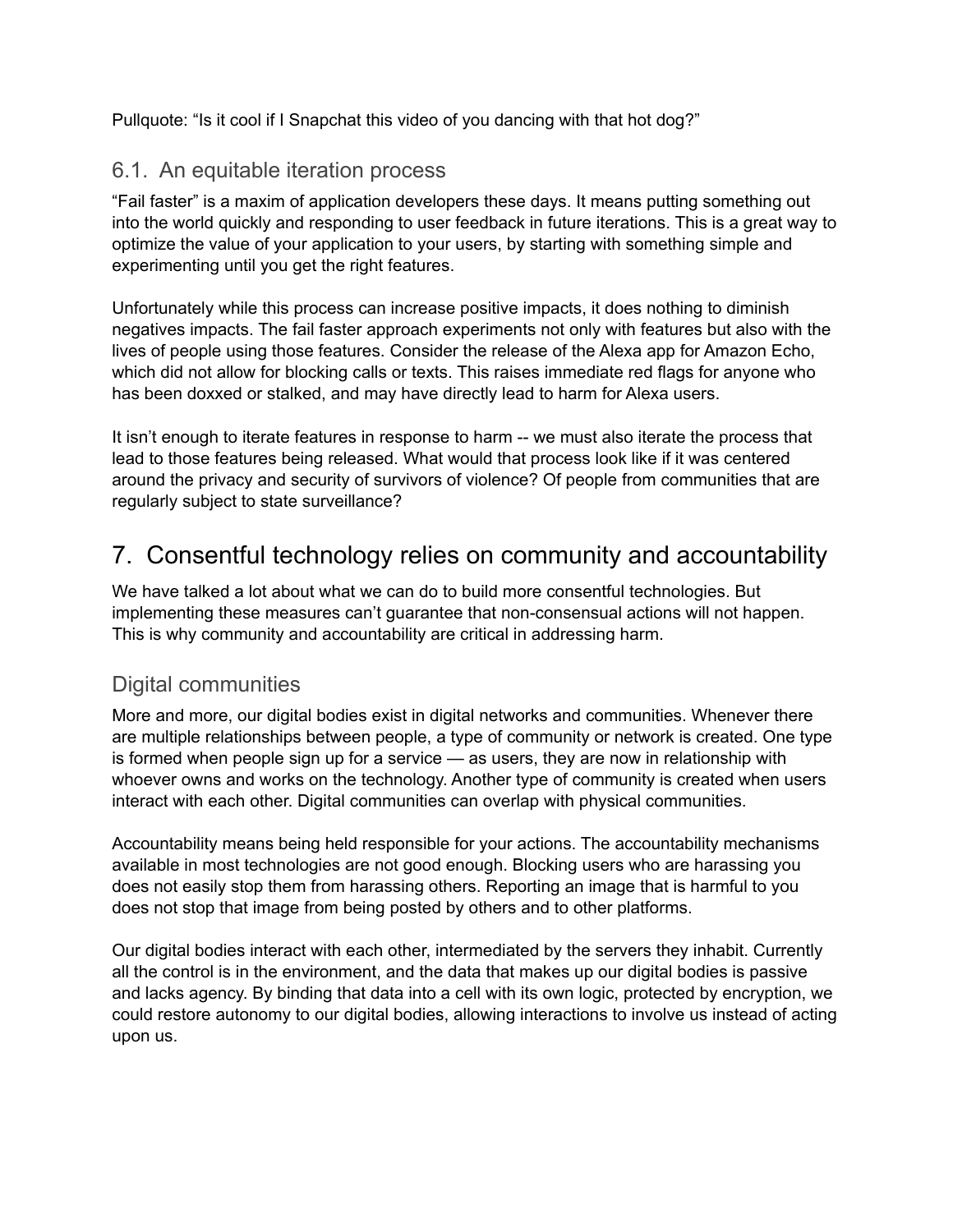### 7.1. A Community Accountability Approach

Some people have called for police departments to become more knowledgeable about current technology, and for lawmakers to create harsher punishments for people who are committing violence online. But the problems with this approach mirror those that are rampant in enforcement of sexual assault laws. Often it is the person who experienced the harm who is blamed - why did you send nude photos to your ex, or why didn't you just ignore that troll? And, for Black and Indigenous people, racialized immigrants, LGBTQ people and more, police and prisons are key vectors of violence in daily life.

What if we built community-based responses to harm and violence into our technologies? When we act harmfully against others, whether it is intentional or not, there is an impact on both that person and the community as a whole. This is true whether the harm is interpersonal or caused by algorithms. So we must be responsible to each other as individuals as well as members of a community. This is what is meant by community accountability.

"Community accountability is a community-based strategy, rather than a police/prison-based strategy, to address violence within our communities. Community accountability is a process in which a community — a group of friends, a family, a church, a workplace, an apartment complex, a neighborhood, etc — work together to do the following things:

- Create and affirm values & practices that resist abuse and oppression and encourage safety, support, and accountability
- Develop sustainable strategies to address community members' abusive behavior, creating a process for them to account for their actions and transform their behavior
- Commit to ongoing development of all members of the community, and the community itself, to transform the political conditions that reinforce oppression and violence
- Provide safety & support to community members who are violently targeted that respects their self-determination"6

What would a community accountability approach to digital communities look like? How would it work for both people who are users of the technology in question, as well as people who might be impacted by it? How could this change the way that the creators of algorithms are held accountable for the harms that their biases cause?

#### 7.2. Strong communities give rise to more consentful technologies

When attention is paid to relationships, stronger communities result. This is the case in physical communities as well as digital. Users and makers can strengthen their communities and improve consent therein by asking:

- How can we better protect each other? For example, is there a technical way to have other community members see and respond to harassing messages, so the person who is targeted does not have to deal with the barrage alone?
- How can we hold each other accountable as a community? What are some communitybased strategies for addressing non-consensual actions that work on the roots of the issue?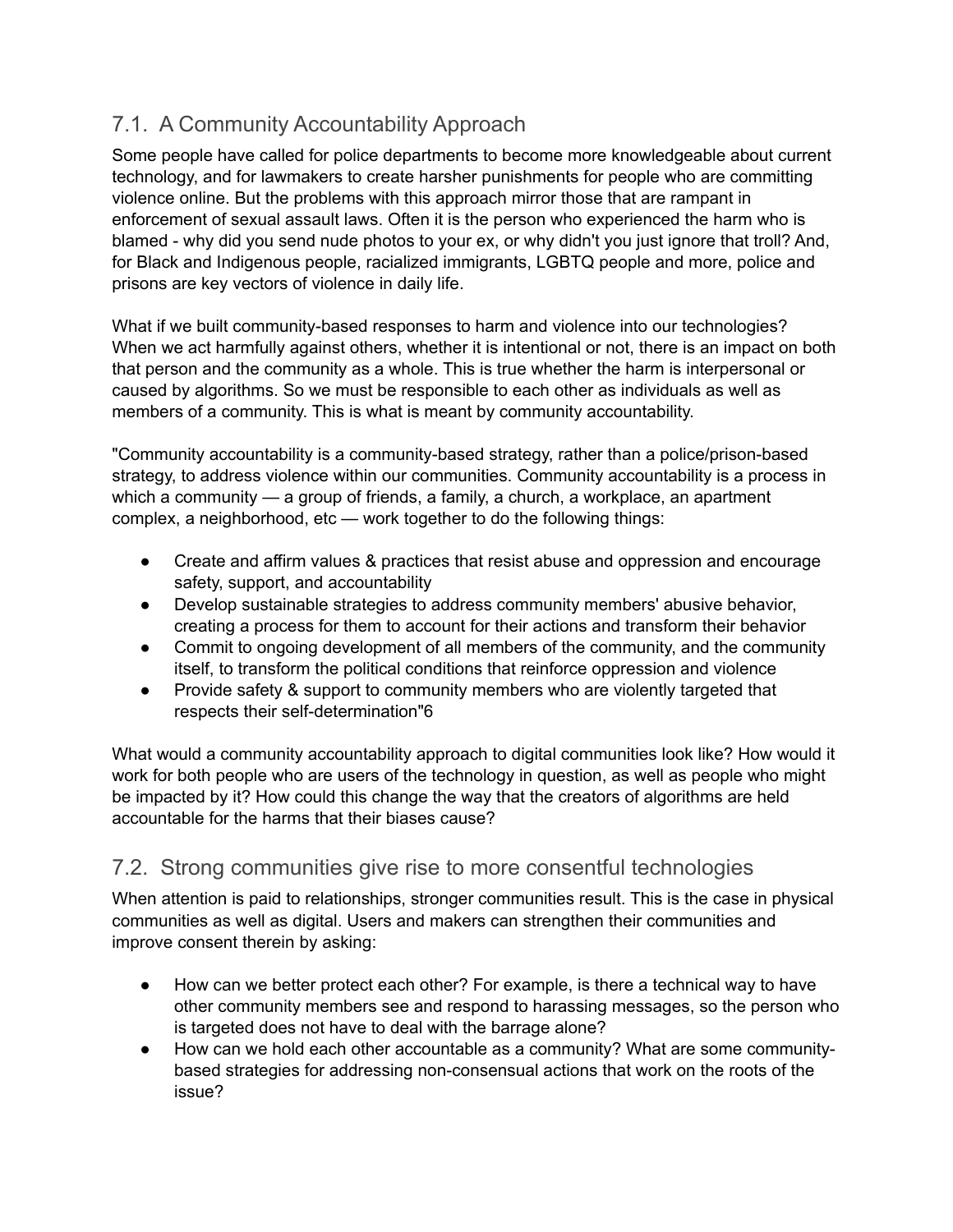● How can we better support and uplift each other? How can we normalize asking for consent on our platform?

Small changes can make a big difference when we add a little friction to pathways used for abusive behaviour, and when we make it easier for people to help each other. For example, new users might have a quieter voice until they've been around awhile, or messages mentioning you could be downvoted by your friends so you won't see them.

### 8. Consentful technology moves us towards consent culture

Currently, achieving some measure of privacy and security in technology requires active participation from users, which means when that trust is violated it is the users who pay the price, and often the users who are blamed. The cost of interacting with technology securely is quite high, and those least able to pay that cost are also those most at risk of harm when things break. Just as we should not blame survivors for sexual violence, we must not place the burden of safety on users in terms of who is responsible and who suffers the consequences. We see an alternative to this in consent culture. Consent culture is a culture in which asking for consent permeates all our interactions small and large — whether it's asking before going in for a hug, checking in about taking a photo, or asking whether a sexual activity feels okay. With technology mediating so many of our daily interactions, it plays an increasingly large part in establishing the type of culture we live in. Building consentful technology is not just about our applications and data; it is about creating a culture of consent for the entire world to share in.

### 9. Resources

Readings

- Consent of the Networked: The Worldwide Struggle for Internet Freedom Rebecca MacKinnon. Lebanon, IN: Basic Books, 2012.
- **[Design Justice Zine,](http://designjusticenetwork.org/zine) Design Justice Network.**
- [Our Data Bodies Project 2016 Report](https://www.odbproject.org/wp-content/uploads/2016/12/ODBCommunity-Report-7-24.pdf), From Paranoia to Power.
- Learning Good Consent: On Healthy Relationships and Survivor Support. Edited by Cindy Crabb. Chico, CA: AK Press, 2016.
- [Teaching Community Technology Handbook](https://detroitcommunitytech.org/teachcommtech), Detroit Community Technology Project.

### Orgs & Projects

- **[Crash Override Network](http://www.crashoverridenetwork.com/)**
- [INCITE!](https://incite-national.org/)
- [Hold Your Boundaries project](https://web.archive.org/web/20180825141347/http://holdyourboundaries.com/)
- **[Troll Busters](https://web.archive.org/web/20220207153956/http://www.troll-busters.com/)**